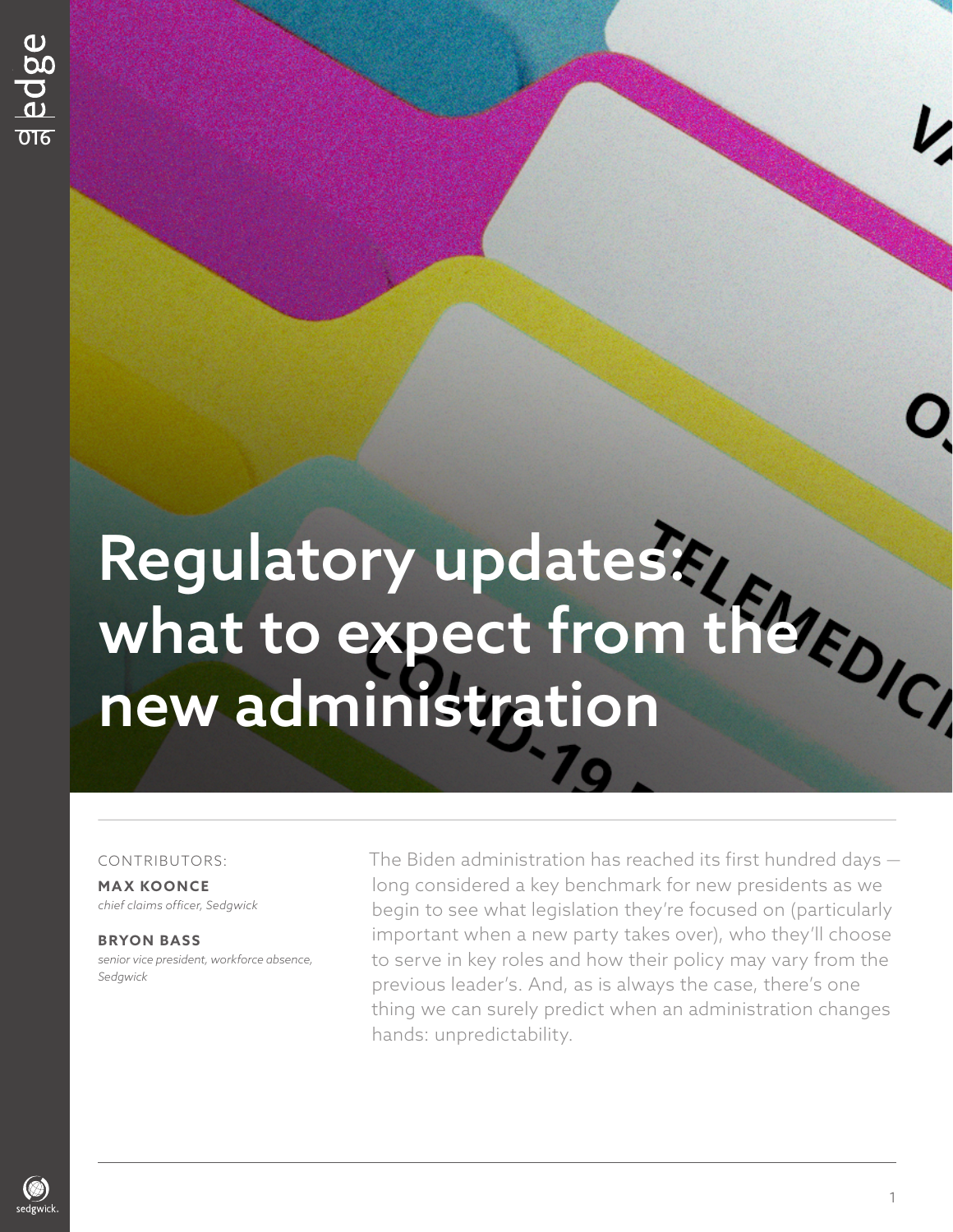# *CONSIDERATIONS FOR 2021*

### § **COVID-19 presumptions:**

15 states have enacted workers' compensation compensability presumption laws — either by executive order or legislative action — and several more are considering them in their 2021 legislative session. Each considered bill is retroactive, mandating reevaluation of claims since March 2020 for compensability determinations.

- **F Telemedicine:** We saw a significant increase in use beginning in March 2020; it began to level off in September and is stabilizing at this point. We can expect to see state regulatory "fine tuning" this year when it comes to telemedicine.
- **Vaccinations: Businesses are** ranging from encouraging to mandating employees to get vaccinated before returning to work; some are providing incentives to employees who participate. Case by case and state by state, employers should be aware that they may face workers' compensation exposure

**Employer's liability:** We may see more attempts to evade the exclusive remedy under workers' compensation for COVID-19 lawsuits against employers, alleging failure to provide a safe work environment, exposure of employees' families or wrongful death due to failure to adhere to CDC guidelines.

considerations aside, another area of discussion regarding vaccination mandates and encouragement by employers is the potential for discrimination claims by those who do not attain the vaccine due to beliefs, disabilities and/or other reasons. Because these individuals would not be entitled to any employer incentive, there is the potential for discrimination lawsuits if the employee is in a protected category.

for any adverse reactions to a mandated or "strongly encouraged" vaccine policy. **•** Workers' compensation **OSHA:** We can expect OSHA activity to increase in 2021, with a greater focus on inspections, general duty clause citations for COVID-19 violations of CDC guidelines, a permanent infectious disease standard and enforcement of the 2016 OSHA anti-retaliation rule.

- **•** With the slowing rate of job recovery and increasing share of permanent layoffs in 2020, we should expect to recover more slowly in 2021 than we did last year.
- **•** Job losses concentrated among low-wage, low-skilled workers will likely prolong the period of employment adjustment.
- **Employment shifts from** small businesses to larger may reduce workers' compensation premiums, via self-insurance and large deductibles.

**Existing trends toward** digitization, automation and contract work arrangements may also mean lower employee headcounts in affected occupations.

■ Continued at-home and remote work may affect the nature and frequency of workplace injuries.

# **A LOOK BACK**

Historically, we know what each platform looks like for our industry. The Republican party generally is a proponent of limited government involvement in economic policy and less business regulatory engagement, with the objective of promoting economic growth. The Democratic party generally places more focus on the labor movement and growing the economy by empowering the individual worker, utilizing government regulation as a tool to protect workers' fundamental rights and encourage safety. During a Republican-led administration we tend to see more businesscentric policy, whereas a Democratic-controlled administration will often focus on more employeecentric policy.

### **THE HERE AND NOW**

Based on those historic trends, there are a few changes to compliance requirements we can expect under the new administration, and some we're already seeing come to fruition. In the casualty line, as in all others, it's clear the post-COVID economy will be different than the pre-COVID economy; as NCCI outlined in [their final quarterly economics](https://www.ncci.com/SecureDocuments/QEB/II_Q42020_COVIDRecessionYearEnd.html)  briefing of 2020, changes affecting labor markets will also affect casualty:

We can also expect, at some point over the next four years, renewed discussion around paid leave as part of the Family and Medical Leave Act (FMLA). It's reintroduced nearly every year but has yet to gain tangible traction; there is, however, increased focus in the wake of the COVID crisis. Last year, Congress passed [the Families First Coronavirus](https://www.dol.gov/agencies/whd/pandemic/ffcra-employee-paid-leave)  Response Act (FFCRA), which required "certain employers to provide employees with paid sick leave or expanded family and medical leave for specified reasons related to COVID-19." At the state level, we're seeing paid family medical leave introduced, with a track record of about 40% passing. We'll see a multitude of states activate this type of regulation between now and 2024.